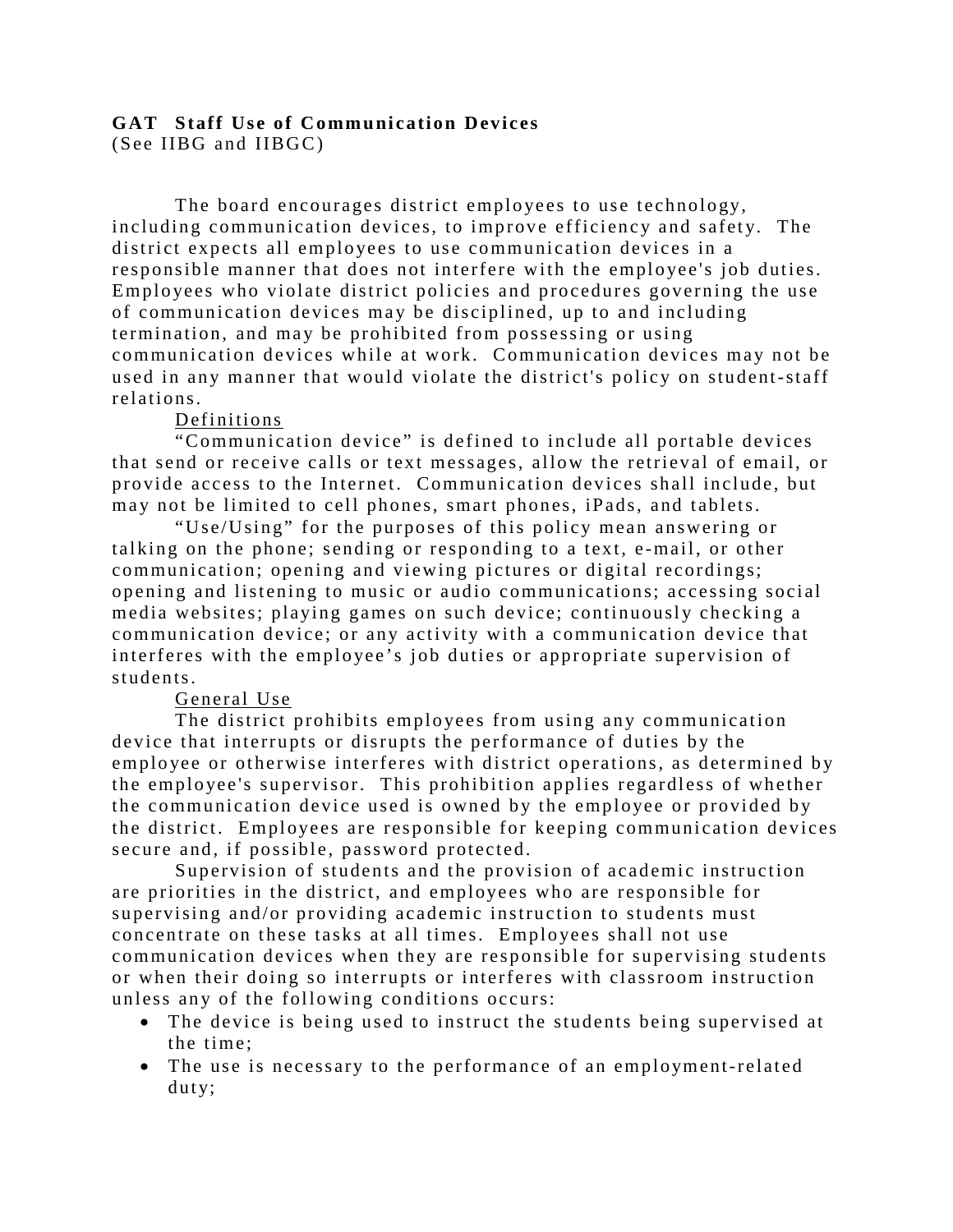- The employee has received specific and direct permission from a supervisor to do so; or
- There is an emergency.

Even when these conditions exist, the employee is responsible for obtaining assistance in adequately supervising students during the approved use so that students are supervised at all times.

## Use in Vehicles

Regardless of other provisions of this policy, unless there is an emergency, employees shall not use communication devices when:

- Driving district-provided vehicles;
- Operating a vehicle in which a student is being transported when the transportation is provided as part of the employee's job; or
- Supervising students who are entering or exiting a vehicle, crossing thoroughfares, or are otherwise attempting to safely reach their destinations.

Even in emergency situations, employees should first take all possible safety precautions before using communication devices. Employees are subject to local, state, and federal laws governing use of cell phones while driving and will be solely responsible for all traffic violation liabilities resulting from their use of a phone while driving.

### Use of District-Provided Communication Devices

The district may provide communication devices and service to some employees to assist them in carrying out their employment-related duties on and off district property. Use of a district-provided communication device is a privilege. The superintendent or designee has sole discretion as to which employees will be provided communication devices and may recall any previously issued communication device. Employees do not have any expectation of privacy in district-provided communication devices or any information stored on them, and such devices may be confiscated and searched at any time.

Employees are expected to exercise reasonable care to protect district-provided communication devices from damage or theft and must report any such incidents immediately. The district may require employees to reimburse the district for any damage or theft that was the result of the employee's negligence. Users of district-provided communication devices must abide by any use limitations included in the district's service contract.

## Personal Use of District-Provided Communication Devices

Personal use of district-provided communication devices is permissible as long as the use does not exceed the limits of the applicable plan. An employee whose use exceeds plan limitations will be required to reimburse the district for all expenses beyond those covered by the plan and may have privileges suspended or revoked unless the employee can show that all use was for employment-related duties and the device was not used for personal reasons. The amount of personal use of a communication